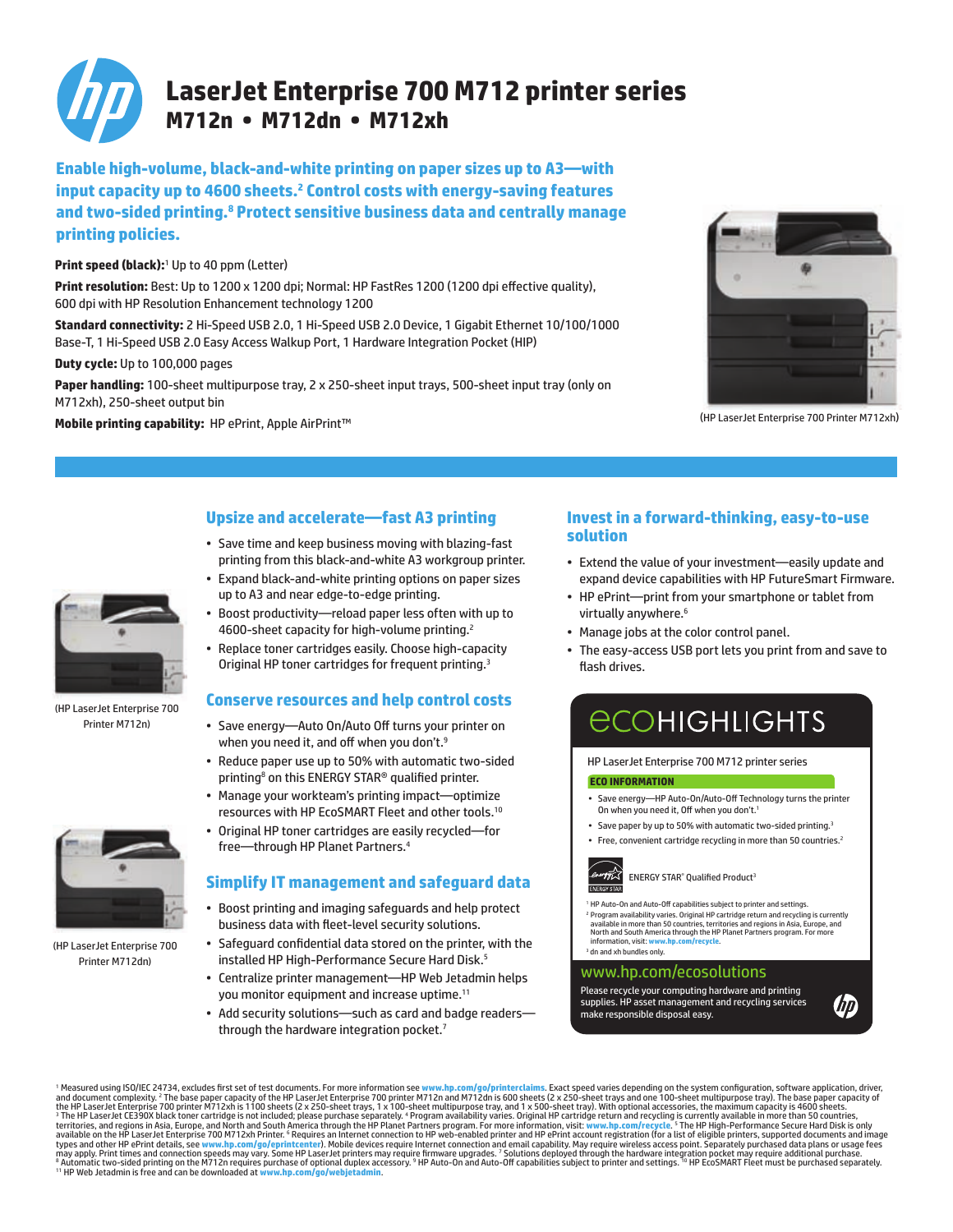# **HP LaserJet Enterprise 700 M712 printer series**

- 1 Hardware integration pocket for solution integration
- 2 Intuitive 4-line color display with 10-button keypad
- 3 Easy-access USB port to save and print files directly
- 4 Built-in automatic two-sided printing
- 5 Two 250-sheet input trays for letter and legal size media
- 6 500-sheet input tray for a 1,100 total input capacity
- 7 250-sheet output bin
- 8 100-sheet multipurpose tray 1 handles heavy custom media up to 53 lb bond
- 9 HP Jetdirect Gigabit Ethernet print server
- 10 Hi-Speed USB 2.0 printing port
- 11 Hi Speed USB 2.0 port (for connecting third party devices)
- 12 800 MHz processor, 512 MB standard memory
- 13 HP High Performance Secure Hard Disk

### **HP LaserJet Enterprise 700 M712xh printer shown**



# **Series at a glance**







|                                             | <b>M712n</b>                                                                            | <b>M712dn</b>                       | <b>M712xh</b>                       |
|---------------------------------------------|-----------------------------------------------------------------------------------------|-------------------------------------|-------------------------------------|
| <b>Part number</b>                          | <b>CF235A</b>                                                                           | <b>CF236A</b>                       | <b>CF238A</b>                       |
| <b>Print speeds</b>                         | Up to 40 ppm (letter)                                                                   | Up to 40 ppm (letter)               | Up to 40 ppm (letter)               |
| <b>Control panel</b>                        | 4-line color display,<br>10 key pad                                                     | 4-line color display,<br>10 key pad | 4-line color display,<br>10 key pad |
| <b>Hardware integration pocket</b>          | $\checkmark$                                                                            | $\checkmark$                        | $\checkmark$                        |
| 100-sheet multipurpose tray 1               | $\checkmark$                                                                            | $\checkmark$                        | $\checkmark$                        |
| 250-sheet tray 2                            | ✓                                                                                       | $\checkmark$                        | $\checkmark$                        |
| 250-sheet tray 3                            | $\checkmark$                                                                            | ✓                                   | ✓                                   |
| 500-sheet tray 4                            | Optional                                                                                | <b>Optional</b>                     | $\checkmark$                        |
| <b>Automatic two-sided printing</b>         | Optional                                                                                | $\checkmark$                        | ✓                                   |
| <b>Toner cartridges supported</b>           | Regular $(\sim 10,000 \text{ pages})$<br>and high-capacity<br>$(-17,500 \text{ pages})$ | Regular and high capacity           | Regular and high capacity           |
| <b>HP High Performance Secure Hard Disk</b> | Not available                                                                           | Not available                       | ✓                                   |
| <b>ENERGY STAR<sup>®</sup> qualified</b>    | Not available                                                                           | $\checkmark$                        | ✓                                   |
|                                             |                                                                                         |                                     |                                     |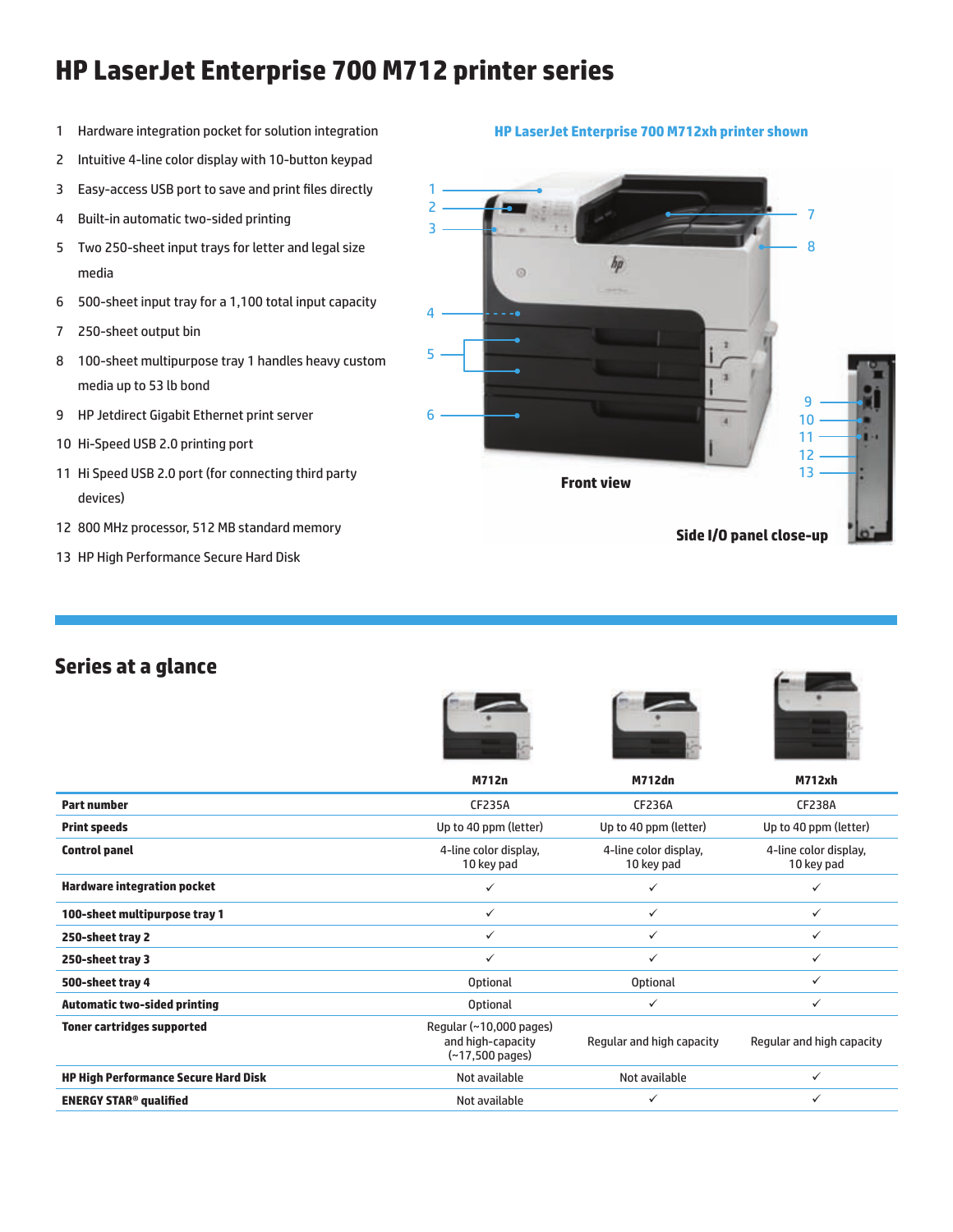# **Top features**

Get fast black-and-white printing up to A3—with energy-saving features and security controls.

Boost your productivity and potential with fast, black-and-white A3 printing and input paper capacity up to 4600 sheets.<sup>1</sup> Expand your workteam's options with two-sided printing nearly to the edge of the page.

Save energy and help keep printing costs in check. Auto On/Auto Off and Instant-on Technology help conserve energy,<sup>4,5</sup> and automatic two-sided printing reduces paper use.3 Management tools help optimize printing efficiency across your workteam.

Robust security features safeguard sensitive data. Award-winning management tools such as HP Web Jetadmin help optimize companywide printing policies and trim operating costs.<sup>6</sup> Centrally manage security policies, and update solutions.

Deploy new solutions and update device features with ease. Print from mobile devices with HP ePrint.<sup>2</sup> Robust management tools help optimize fleet-wide printing policies and trim operating costs.

## Get the most out of your printer with HP accessories, supplies, and services.

### **HP services**

Downtime can have serious consequences, so HP provides support beyond the standard warranty. You benefit from reduced risk, maximized uptime, predictable service delivery and no unbudgeted repair costs. Choose from:

**Optimized Care** (optimum performance and stability): 4 hour Onsite Support, Maintenance Kit Replacement Service, Installation with Network Configuration Service

**Standard Care** (high level of uptime) Next Business Day Onsite Support, Maintenance Kit Replacement Service, Installation with Network Configuration Service

**Basic Care** (minimum recommended support) Next Business Day Onsite Support

**4 hr Onsite Support:** Onsite support within four hours after a service call received within the coverage window

**Next Business Day Onsite Support:** Onsite service the next business day after the service call is received

**Maintenance Kit Replacement Service:** Onsite replacement of your printer's maintenance kit including parts, materials, and labor

**Installation with Network Configuration Service:** Assembly, network configuration, and basic administrator familiarization

For more information about HP Care Pack, HP Contractual, or HP Managed Print Services, visit **www.hp.com/go/printservices**

| HP LaserJet Enterprise 700 Printer M712n                                    | <b>CF235A</b> |  |  |
|-----------------------------------------------------------------------------|---------------|--|--|
| HP LaserJet Enterprise 700 Printer M712dn                                   | CF236A        |  |  |
| HP LaserJet Enterprise 700 Printer M712xh                                   | <b>CF238A</b> |  |  |
| <b>HP LaserJet print cartridges</b>                                         |               |  |  |
| HP 14A Black LaserJet Toner Cartridge (~10,000 yield)                       | CF214A        |  |  |
| HP 14X Black LaserJet Toner Cartridge (~17,500 yield)                       | CF214X        |  |  |
| <b>Accessories</b>                                                          |               |  |  |
| HP LaserJet 500-sheet Feeder and Tray                                       | <b>CF239A</b> |  |  |
| HP LaserJet 1x500-sheet Paper Feeder with Cabinet and Stand                 | CF243A        |  |  |
| HP LaserJet 3x500-sheet Feeder and Stand (available on M712n & M712dn only) | <b>CF242A</b> |  |  |
| HP Laser Jet 3500-sheet HCI Feeder and Stand                                | <b>CF245A</b> |  |  |
| HP LaserJet Duplex Printing Assembly                                        | <b>CF240A</b> |  |  |
| HP LaserJet 110V Maintenance/Fuser Kit                                      | <b>CF249A</b> |  |  |
| HP LaserJet 220V Maintenance/Fuser Kit                                      | <b>CF254A</b> |  |  |
| HP 512 MB 144-pin x32 DDR2 DIMM                                             | CE483A        |  |  |
| <b>HP Service and support</b>                                               |               |  |  |
| HP 3-year Next Business Day + DMR LaserJet M712 Hardware Support            | <b>U6Z05E</b> |  |  |
| HP 3-year 4h 9x5 LaserJet M712 Hardware Support                             | <b>U6Y99E</b> |  |  |
| HP 3-year 4h 13x5 LaserJet M712 Hardware Support                            | <b>U6Z00E</b> |  |  |
| HP 2-year Next Business Day LaserJet M712 Hardware Support                  | <b>U6Y95E</b> |  |  |
| HP 1-year Post Warranty Next Business Day + DMR LaserJet M712 Support       |               |  |  |

HP Network Install Mono Mid-range LaserJet SVC UC742E

**Connectivity**

**Printers**

HP Jetdirect 2700w USB Wireless Print Server January 20026A

#### **Paper**

**www.hp.com/go/paper**

## **Software**

HP Web Jetadmin: **www.hp.com/go/wja** HP Easy Printer Care: **www.hp.com/go/easyprintercare** HP Universal Print Driver: **www.hp.com/go/upd**

HP Install Network Printer Wizard: **www.hp.com/go/inpw\_sw**

<sup>1</sup> The base paper capacity of the HP LaserJet Enterprise 700 printer M712n and M712dn is 600 sheets (2 x 250-sheet trays and one 100-sheet multipurpose tray). The base paper capacity of the HP LaserJet Enterprise 700 printer M712xh is 1100 sheets (2 x 250-sheet trays, 1 x 100-sheet multipurpose tray, and 1 x 500-sheet tray). With optional accessories, the maximum capacity is 4600 sheets. <sup>2</sup> Requires an Internet connection to HP web-enabled printer and HP ePrint account registration (for a list of eligible printers, supported documents and image types and other HP ePrint details, see **www.hp.com/go/eprintcenter**). Mobile devices require Internet connection and email capability. May require wireless access point. Separately purchased data plans or usage fees may apply. Print times and connection speeds may vary. Some HP LaserJet printers may require firmware upgrades. <sup>3</sup> Automatic two-sided printing on the M712n requires purchase of optional duplex accessory. <sup>4</sup> HP Auto-On and Auto-Off capabilities subject to printer and settings. <sup>5</sup> Compared with products that use traditional fusing. <sup>6</sup> HP Web Jetadmin is free and can be downloaded at **www.hp.com/go/webietad**